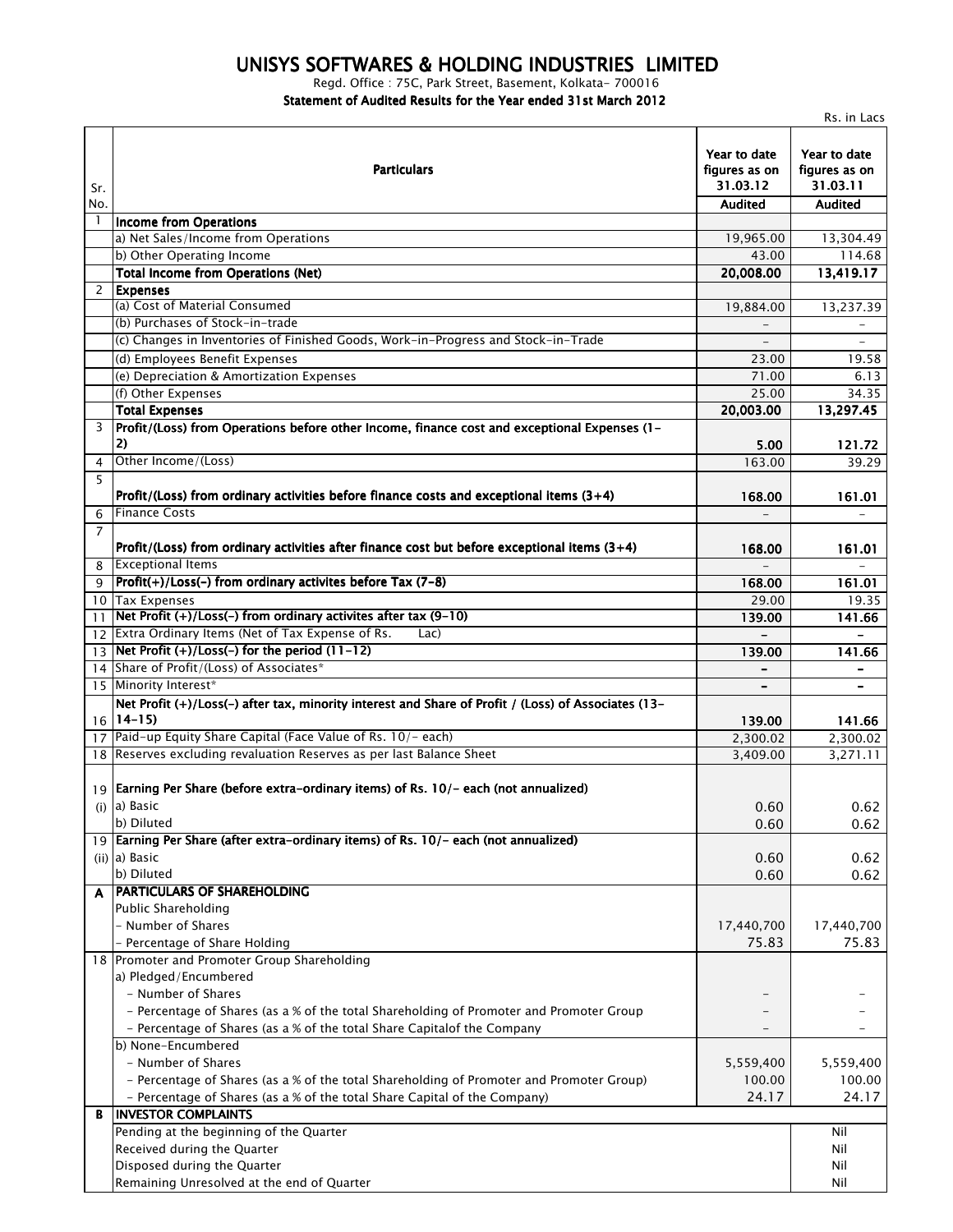## *UNISYS SOFTWARES & HOLDING INDUSTRIES LIMITED*

*Un-Audited Segment Results for the Year ended 31st March 2012 Regd. Office : 75C, Park Street, Basement, Kolkata- 700016*

|              |                                             |                                           | Rs. in Lacs                               |
|--------------|---------------------------------------------|-------------------------------------------|-------------------------------------------|
| Sr.<br>No.   | <b>Particulars</b>                          | Year to date<br>figures as on<br>31.03.12 | Year to date<br>figures as on<br>31.03.11 |
|              |                                             | <b>Audited</b>                            | <b>Audited</b>                            |
| $\mathbf{1}$ | Segment Revenue                             |                                           |                                           |
| a)           | Sale of Software & Hardware / Mobile        | 19,965.00                                 | 13,304.49                                 |
| b)           | <b>Investment Activities</b>                | 43.00                                     | 114.68                                    |
| $\mathsf{C}$ | Other Income                                | 163.00                                    | 39.29                                     |
|              | <b>Total Income from Operations</b>         | 20,171.00                                 | 13,458.46                                 |
| 2            | Segment Profit/(Loss) before Interest & Tax |                                           |                                           |
| a)           | Sale of Software & Hardware / Mobile        | 5.00                                      | 40.30                                     |
| b)           | <b>Investment Activities</b>                | 163.00                                    | 120.71                                    |
| C)           | <b>Other Unallocable Activities</b>         |                                           |                                           |
|              | <b>Profit before Tax</b>                    | 174.26                                    | 161.01                                    |
| 3            | <b>Capital Employed</b>                     |                                           |                                           |
| a)           | Software & Hardware / Mobile                | 55.00                                     | 110.20                                    |
| b)           | <b>Investment Activities</b>                | 5,349.00                                  | 5,288.10                                  |
| C)           | Other Unallocable Activities                | 305.00                                    | 172.83                                    |
|              | Total                                       | 5,709.00                                  | 5,571.13                                  |

*Notes :*

*1. Above resultes were reviewed by Audit Committee taken on record in Board Meeting held on 30th June, 2012.*

*2. Figures of Previous Year/Period have been re-arranged/re-casted wherever necessary.*

*For Unisys Softwares & Holding Industries Ltd.*

*Place : Kolkata Date : 30th June, 2012.*

## *Sd/- Managing Director*